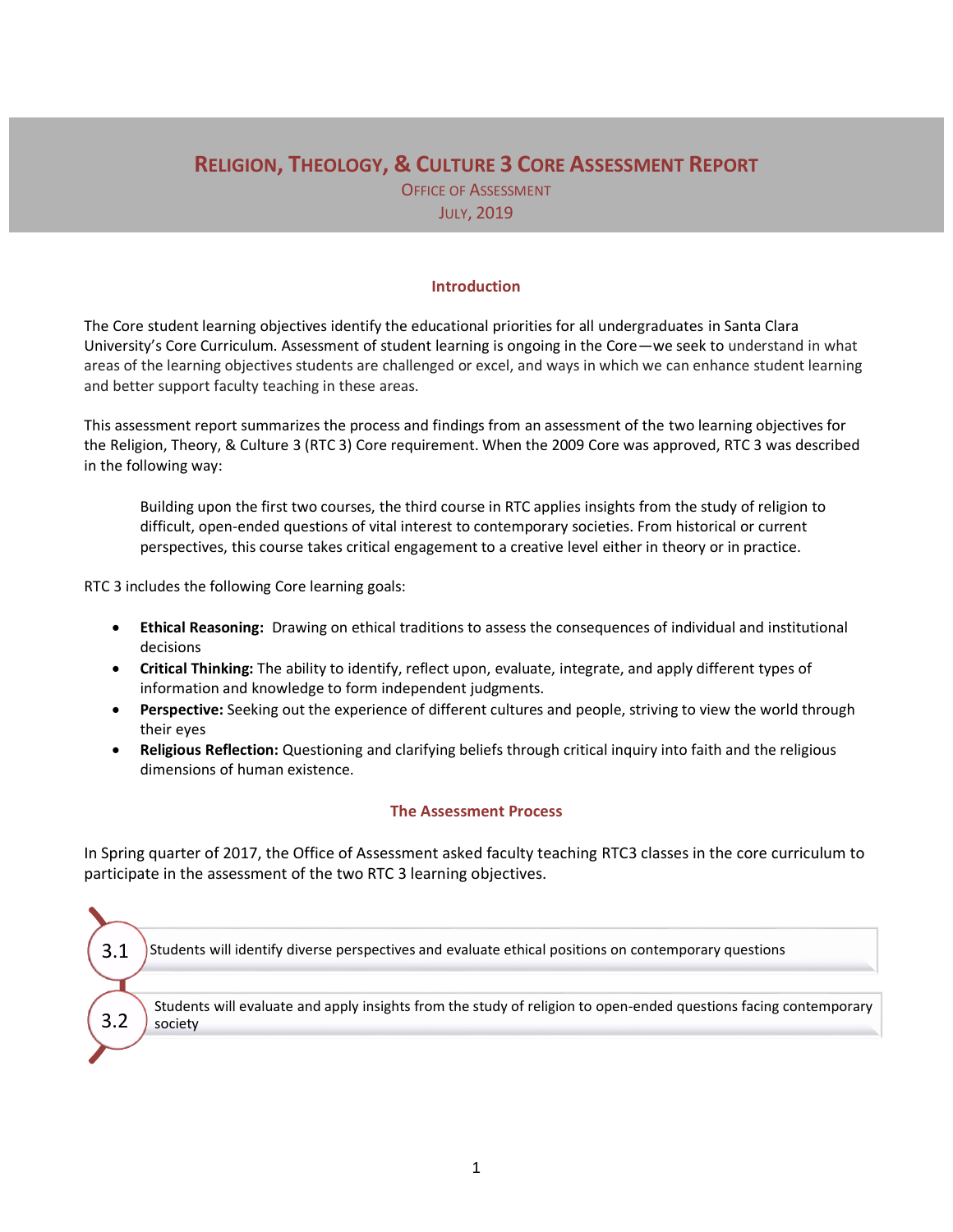Student work was collected from a random sample of students from 16% of the 507 students enrolled in RTC 3 courses. Faculty teaching the courses identified the assignments or exam questions providing the clearest evidence for student learning with respect to the two learning objectives. The Office of Assessment received student work for 85 students from 16 of the 20 classes offered. Student and faculty identifiers were redacted to prepare the work for scoring.

Five faculty and one staff member participated in the assessment of the work, first attending one of two norming sessions in the Fall quarter of 2017 to become familiar with the rubric used to score student work (see Appendix). Student learning for each objective was scored on a four-point proficiency scale.

After the norming sessions were completed, the remaining student work was distributed among the raters to be scored. About 64% of the work was scored by two raters in order to examine whether the rubric was applied consistently across raters. Inter-rater reliability (IRR) was calculated using the software program AgreeStat® for the two learning objectives. The agreement coefficient Gwet's AC2 was interpreted, using simple ordinal weights and Landis-Koch benchmarks (see Table 1). In the small number of cases in which scorers varied by more than two points, a third rater was called in to reconcile. In the final calculation of data, the tie-breaking scores replaced the outliers.

Table 1. Agreement Coefficients

| Learning Objective | Gwet's AC2 | <b>Benchmark</b> |
|--------------------|------------|------------------|
| LO 3.1             | 0.59       | Fair             |
| LO 3.2             | 0.57       | Fair             |

All rubric scores associated with each learning objective were tabulated and converted into percentages.

# **What We Learned**

# *LO 3.1 Students will identify diverse perspectives and evaluate ethical positions on contemporary questions.*

Sixty-three percent of the student work was judged as "proficient" or "highly proficient" for learning objective 3.1 (see Figure 1). Another 26% of student work was rated as "approaching proficiency "and 11% was judged as not proficient. Two percent was scored as having "no evidence," indicating that the student work did not appear to address the learning objective at all.



Figure 1. Percent of Rubric Scores for Learning Objective 3.1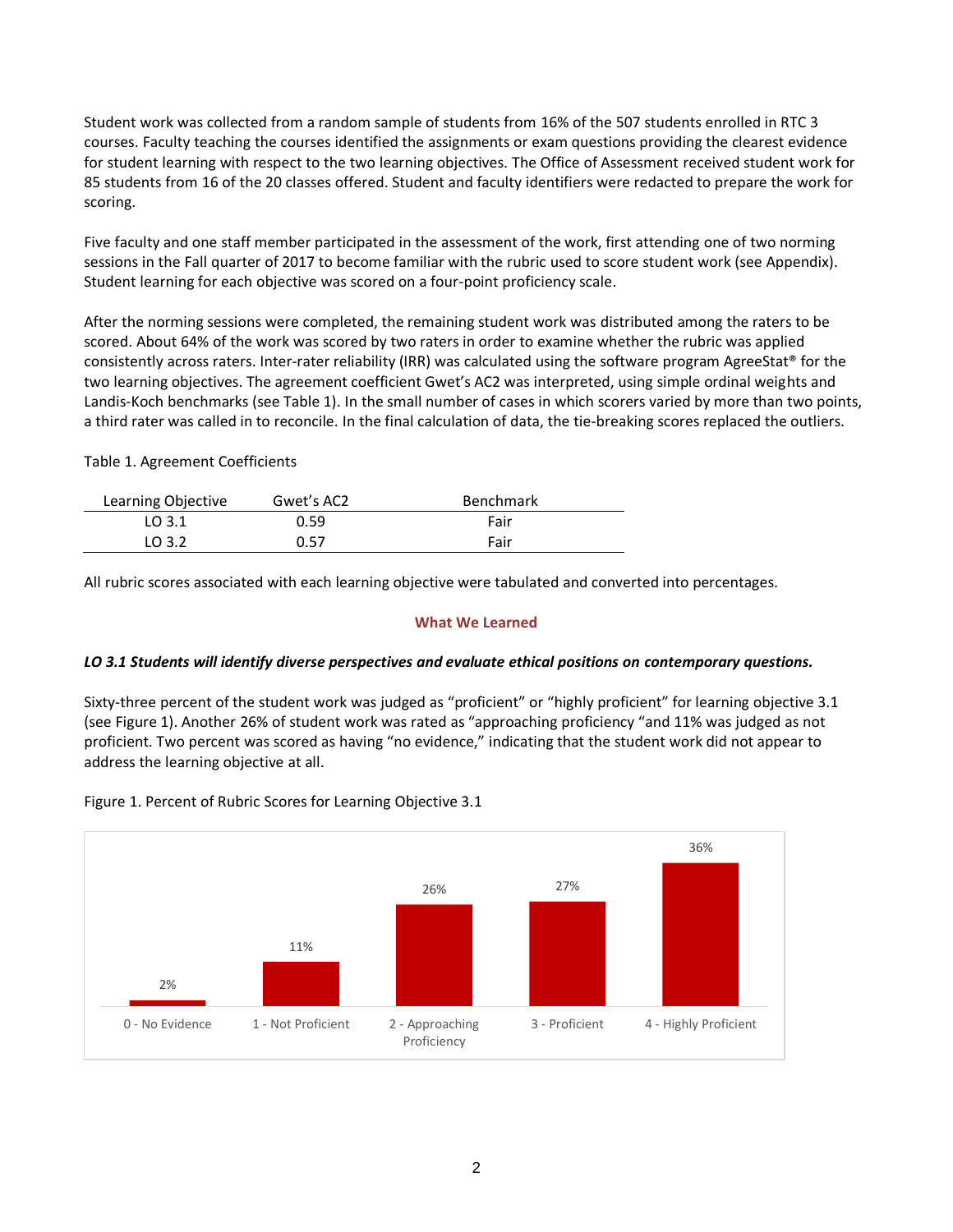# *LO 3.2 Students will evaluate and apply insights from the study of religion to open-ended questions facing contemporary society.*

Sixty-six percent of the student work was judged as proficient or highly proficient for learning objective 3.2 (see Figure 2). An additional 19% of student work was rated as approaching proficiency and 8% was judged as not proficient. Six percent was scored as having "no evidence," indicating that the student work did not appear to address the learning objective.



## Figure 2. Percent of Rubric Scores for Learning Objective 3.2

# Differences across students

Scores were also examined by group differences to see if there were statistically significant differences by student gender and student race and ethnicity. No statistically significant differences for either gender or race/ethnicity were found.

## **Conclusions**

Generally, the results show that close to two-thirds of the student work sampled is meeting or exceeding expectations for the two learning objectives. However, it is important to ask how might we achieve a greater proportion of students producing work that meets the rubric qualities of proficiency or above in this core area in which students typically are juniors or seniors, and should be capable of reaching the level of achievement sought.

In discussion during the norming sessions and through feedback after the scoring was complete, the faculty who rated student work had some relevant observations what led some of the work to fall short of meeting the rubric standards. The scorers surmised that some assignments may not have asked students to give religious and ethical perspectives equal attention in assignments addressing LO 3.1, or whether the ethical analysis should be grounded in *religious* perspectives. With LO 3.1, the question can be raised about whether faculty teaching in the area interpret the meaning of "diverse perspectives" in the same way. The guidelines developed to assist faculty in developing courses to meet this requirement date back to 2009 (when the Core was just being implemented). They do not provide much additional detail on how diverse perspectives should be interpreted, nor on the evaluation of "ethical positions."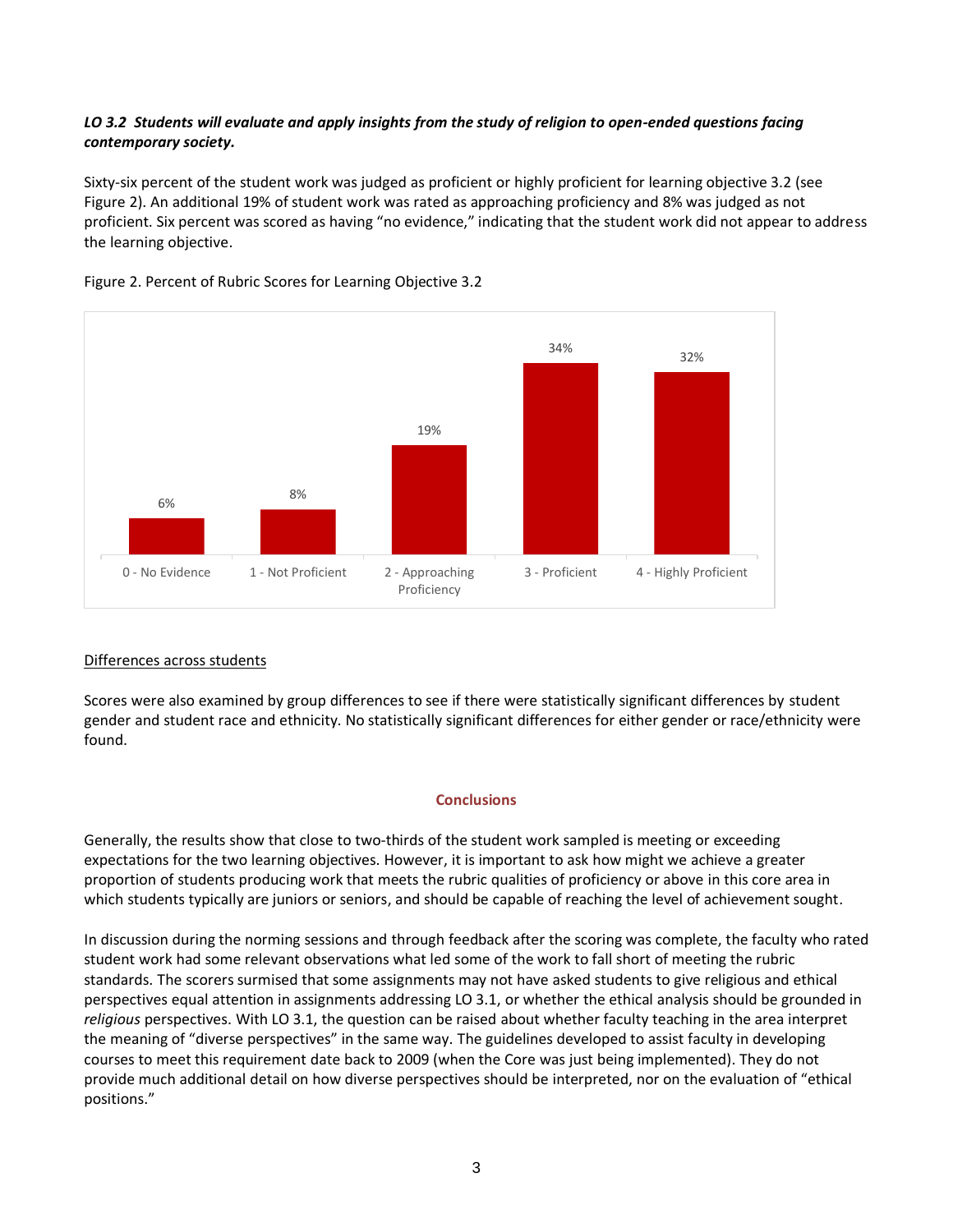Faculty might find it helpful to review their assignments to ensure that the assignment prompts do indeed ask for work that reflects the level of the cognitive tasks embedded in LO 3.1 and 3.2 (evaluate, apply). The proportion of work that was scored "0" (no evidence that student addressed LO) or "1" not proficient is an indicator that some assignments may not have clearly signaled to students that they were to engage in that type of critical analysis or that they should include multiple perspectives, not just one. Some of the raters noted that they found some of the student's work to be too general or that because students had engaged only one source, the depth of analysis was inherently limited.

#### **Recommendations**

All three assessments of the RTC requirements have noted that a discussion among faculty teaching in the area is an important next step in order to 1) review and clarify the learning objectives and 2) share assignment and teaching approaches that are effective in helping students achieve all of the RTC learning objectives. It would be beneficial to discuss all three RTC assessments together in order to take a more holistic view of the requirement. Following that, updating the guidelines for faculty teaching in this area (or developing new courses) will provide an important resource for faculty teaching RTC courses.

**Acknowledgments**: The Office of Assessment thanks the RTC FCC, the faculty teaching Core courses who participated in the assessment, the faculty members who participated as scorers for the student work, and our student assistant who helped manage communications and other aspects of assessment process.